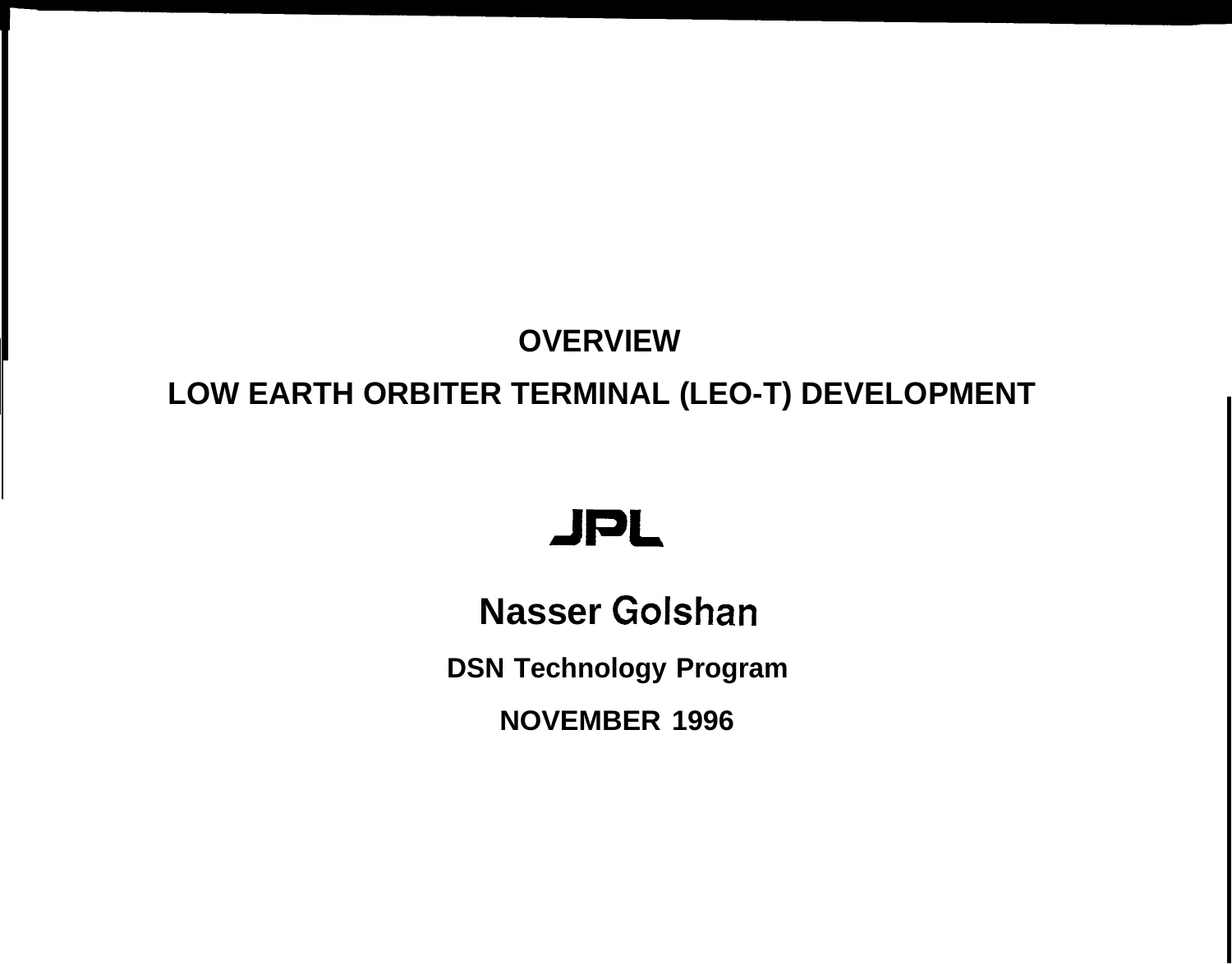

.

.SIGNIFICANTLY REDUCE LIFE CYCLE COST OF TELEMETRY AND UPLINK SUPPORT FOR NEAR EARTH MISSIONS

PROVIDE EARLY DEMONSTRATION OF AUTONOMOUS, UNATTENDED TERMINAL OPERATIONS !N SUPPORT OF LOW EAFiTH ORBITING M1SS1ONS

TRANSFER TECHNOLOGY TO NASA COMMUNITY AND INDUSTRY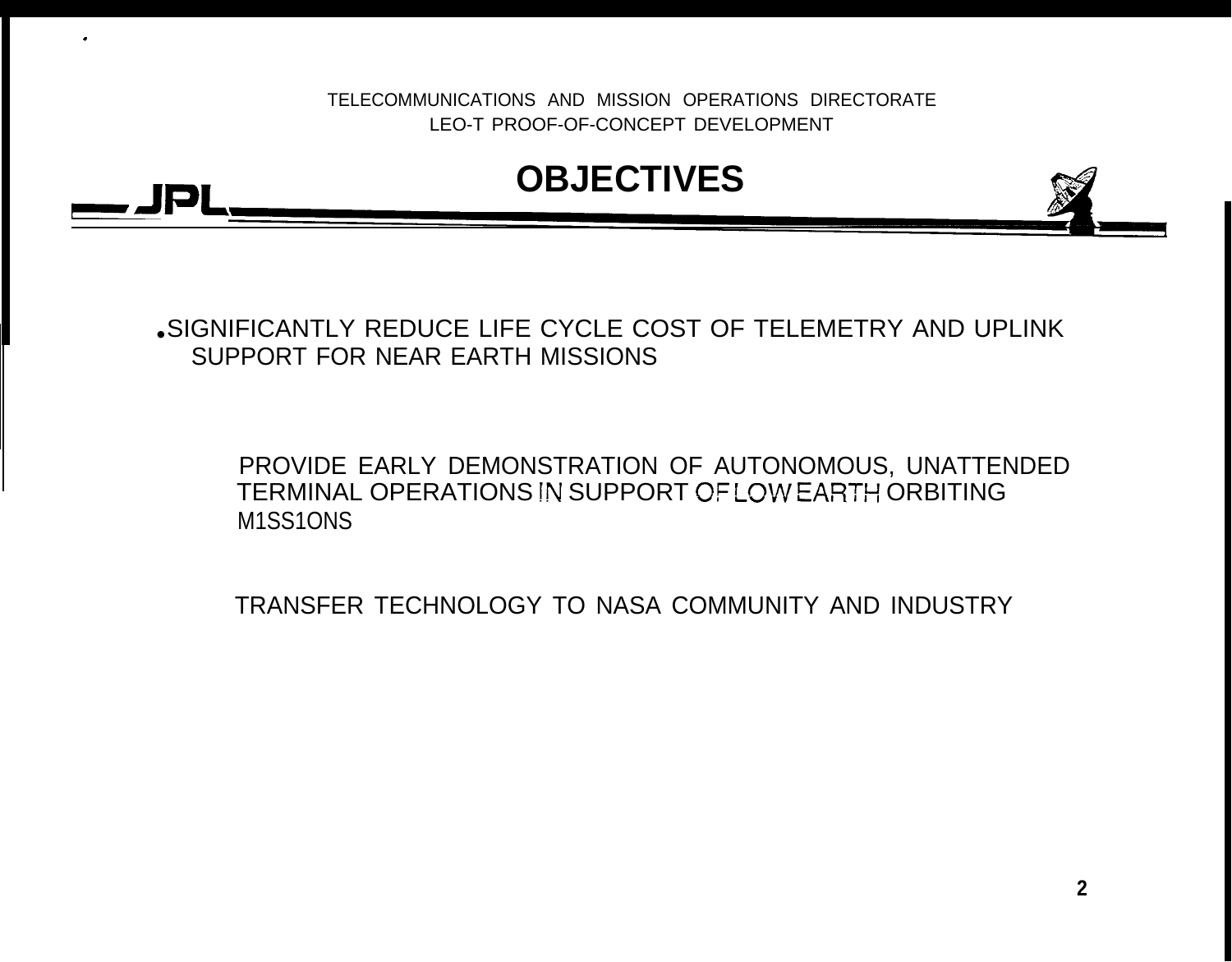## ~JPL **BACKGROUND**

- **s AUTONOMOUS, UNA17ENDED TERMINAL OPERATIONS FOR ACQUISITION AND DISTRIBUTION OF TELEMETRY FROM LOW EARTH ORBITING SATELLITE DATA DEMONSTRATED IN CY 94**
	- **SAMPEX DEMO: August 1994**
	- **EUVE DEMO: NOVEMBER 1994**
- **" GROUND NETWORK ARCHITECTURE STUDY RECOMMENDED IMPLEMENTATION OF A LEO-T NETWORK TO SUPPORT NEAR EARTH MISSIONS**
- **QUICK DEVELOPMENT ADDED UPLINK AND VALIDATED**
	- **TERMINAL READY: OCTOBER 1995**
	- **AUTOMATED UNATTENDED UPLINK AND TELEMETRY DEMONSTRATION With COBE CONDUCTED SUCCESSFULLY, DECEMBER 22-28, 1995**
- **" SEVERAL DEMONSTRATIONS CONDUCTED FOR INDUSTRY AND NASA COMMUNITY, DURING CY 1996, TO TRANSFER THIS COST EFFECTIVE TECHNOLOGY TO USERS**
	- **MANY FUTURE NASA MISSIONS ARE PLANNING TO USE LEO-TERMINALS**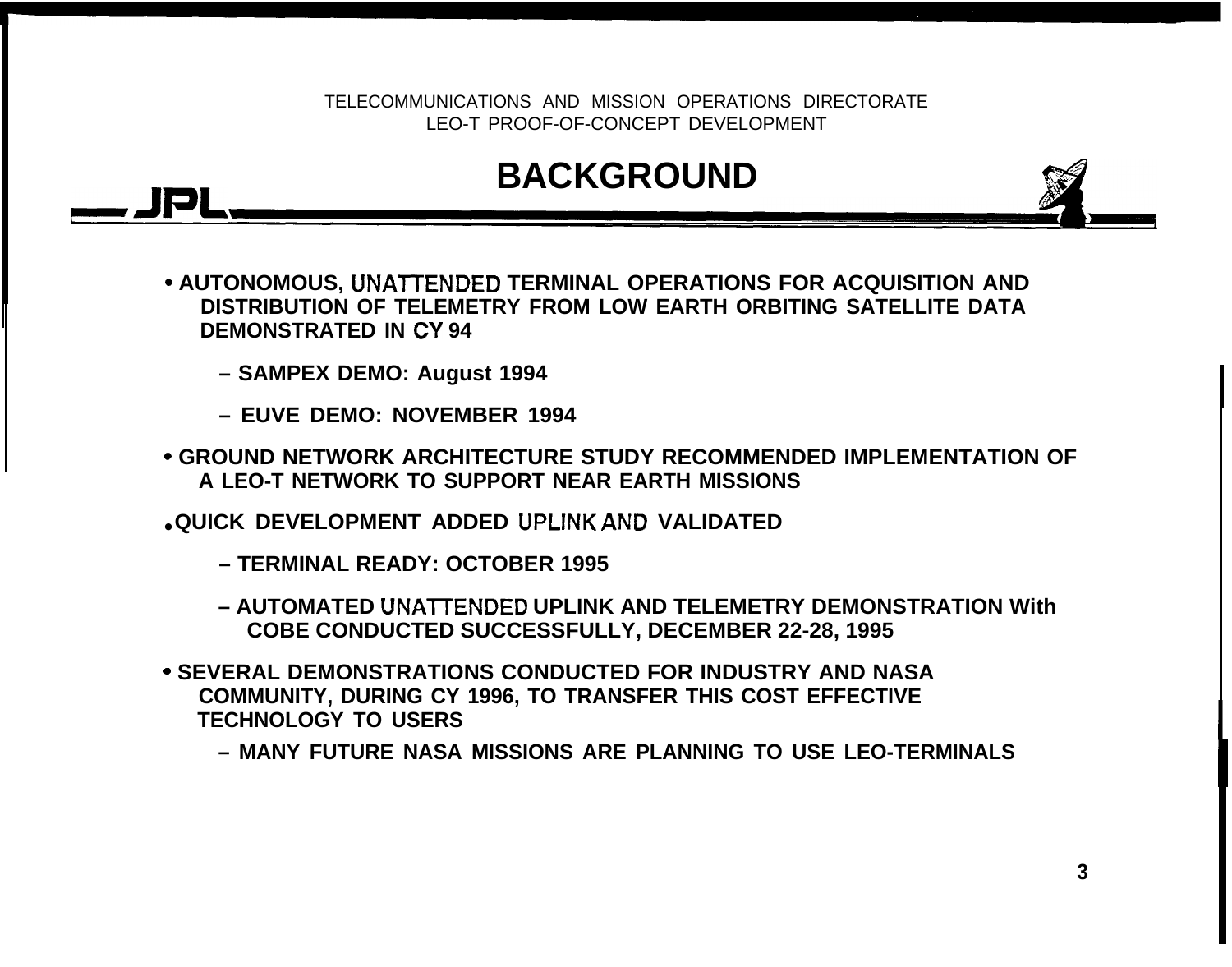### **TERMINAL CAPABILITIES**

• LOW-COST, AUTONOMOUS, Unattended TERMINAL OPERATIONS FOR UPLINK COMMAND AND FOR TELEMETRY RECEPTION, PROCESSING, AND DISTRIBUTION OF LOW EARTH ORBITING SATELLITE DATA

- $\bullet$  Unattended WORKSTATION PERFORMS
	- REMOTE OR PROGRAMMED SCHEDULING
	- ORBITAL & DOPPLER CALCULATIONS & ANTENNA POINTING
	- POST PASS PROCESSING & DATA DISTRIBUTION
	- REAL TIME TELEMETRY PROCESSING
	- COMMAND BUFFERING

191

- UNATTENDED MONITOR & CONTROL OF ALL HARDWARE

TERMINAL ALSO AVAILABLE AS RECEIVE ONLY SYSTEM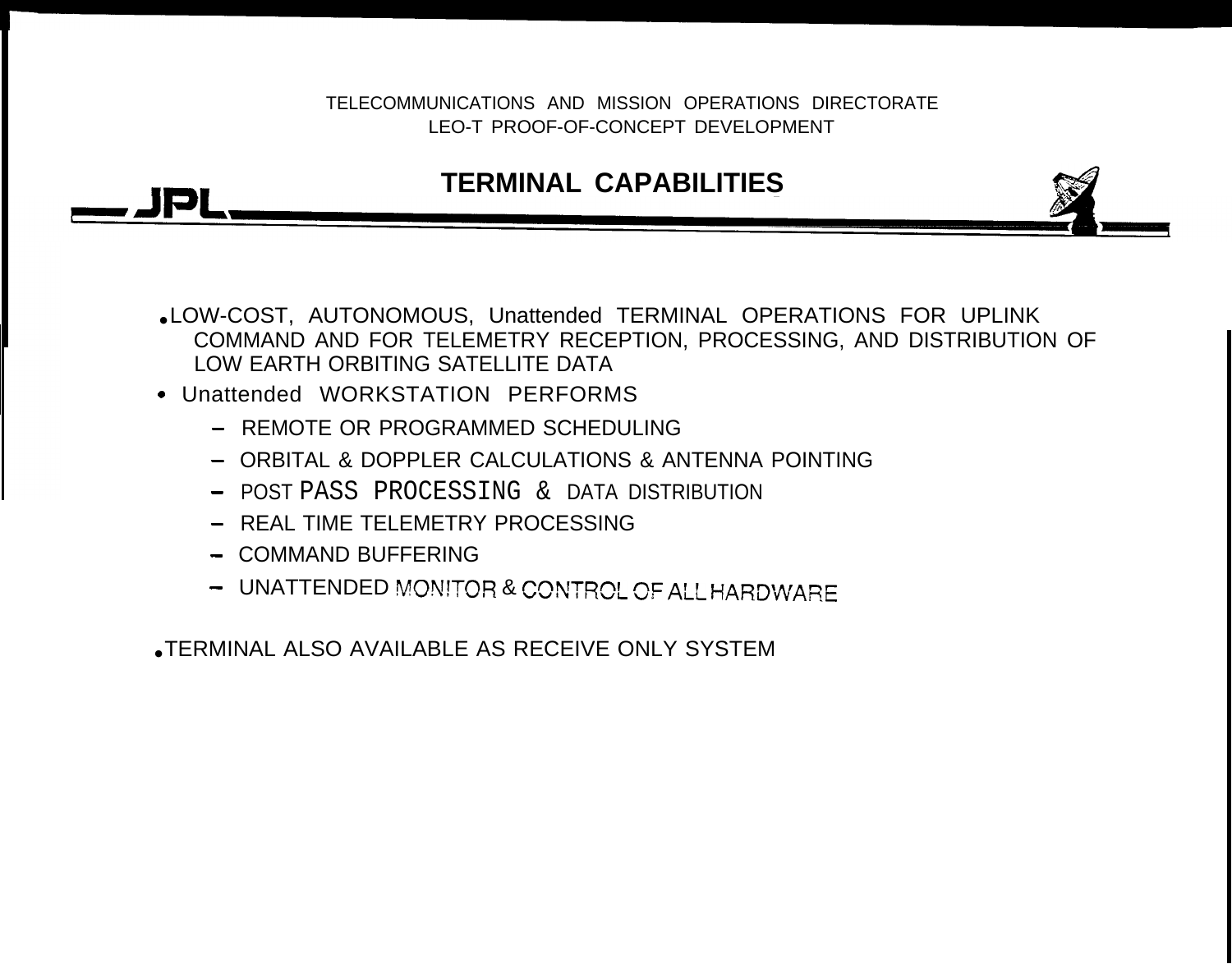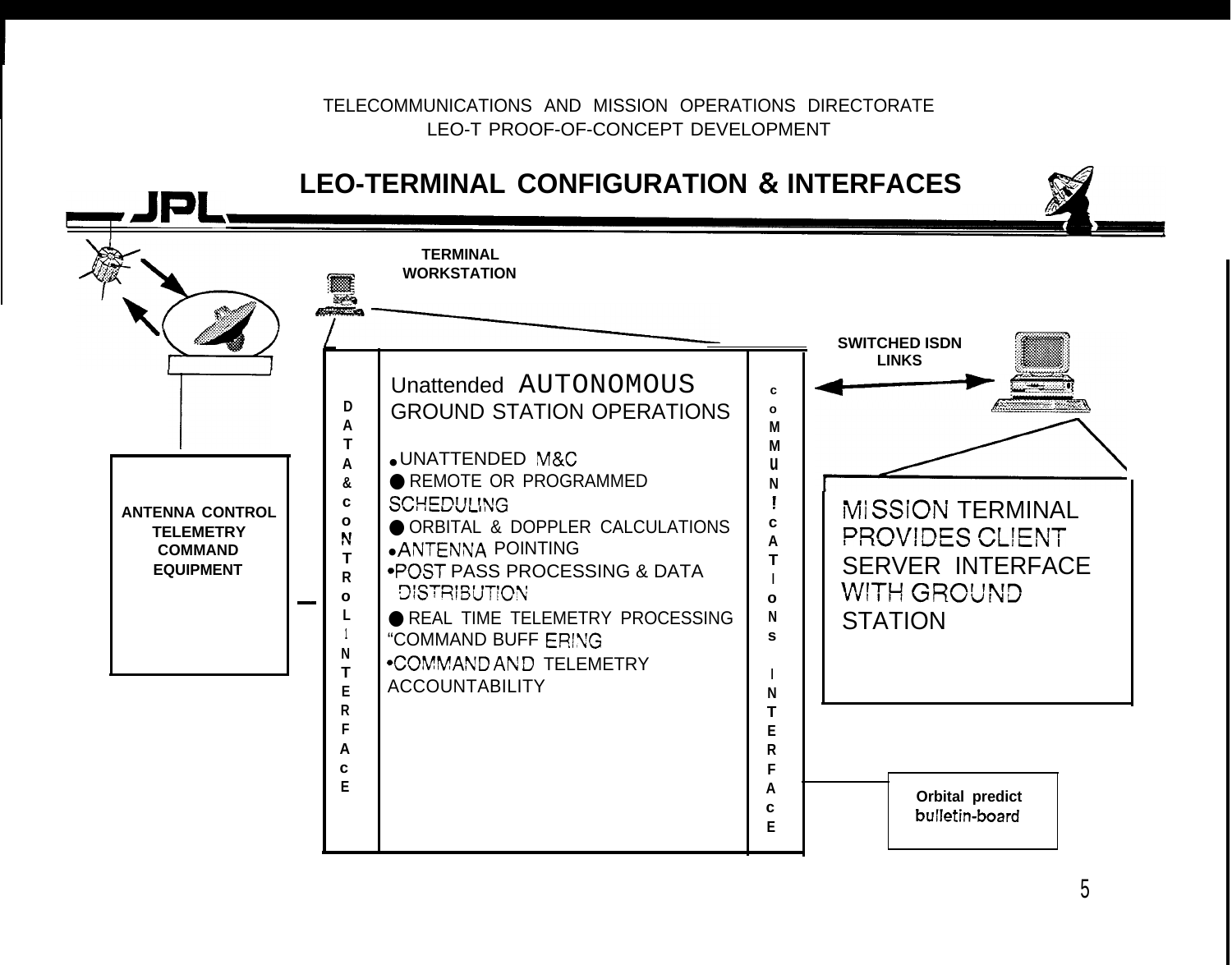#### **LEO-TERMINAL DETAILED CONFIGURATION**

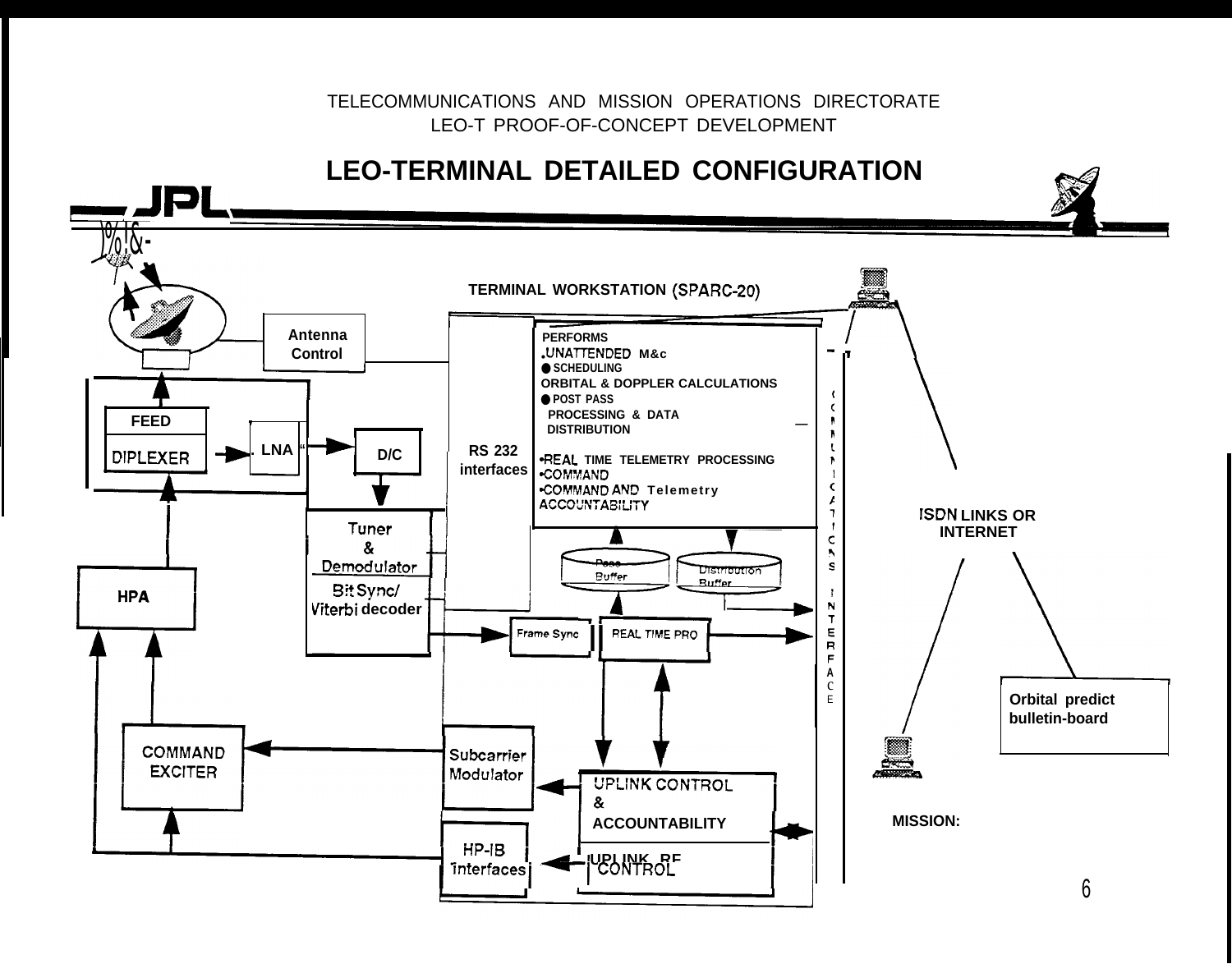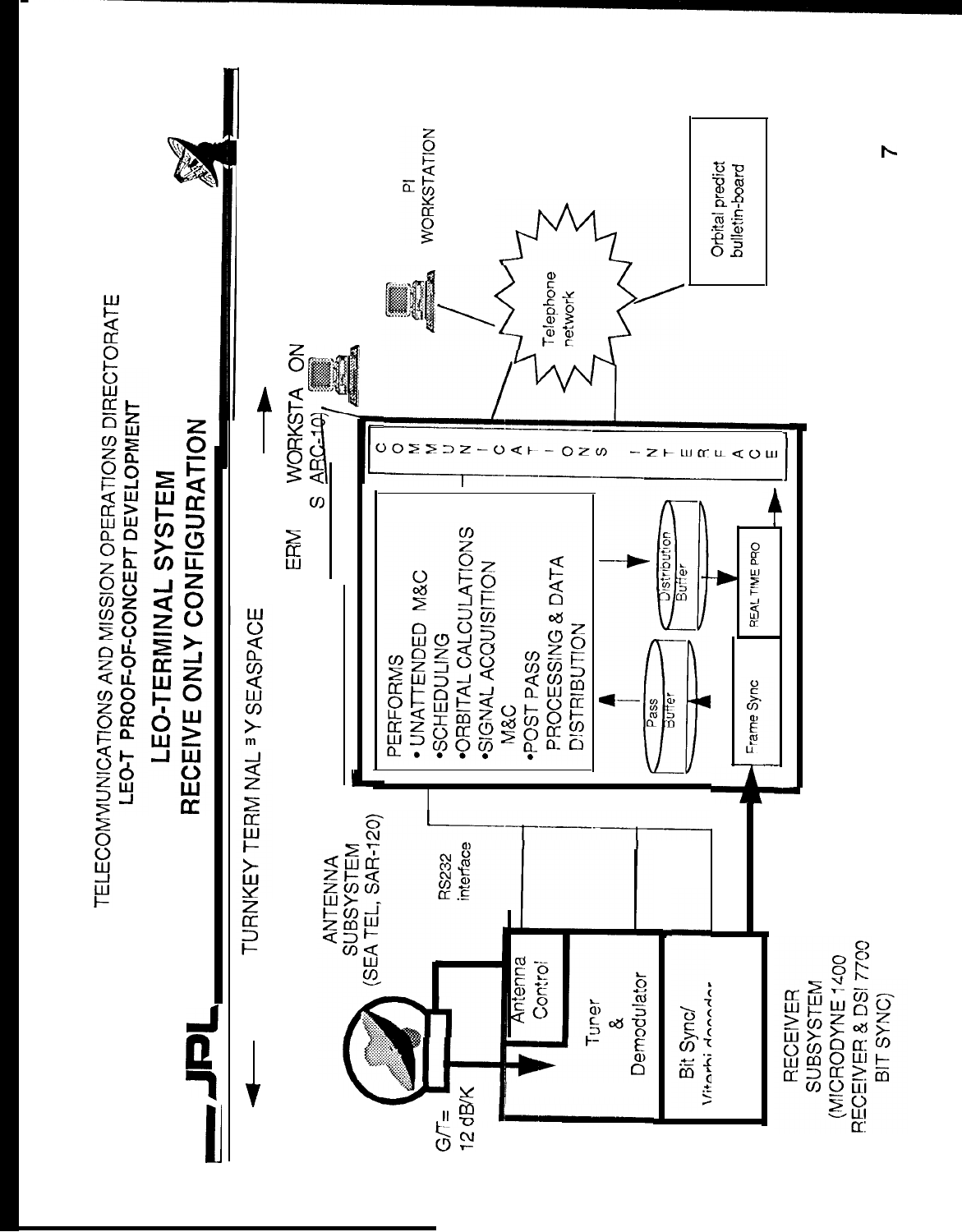TELECOMMUNICATIONS AND MISSION OPERATIONS DIRECTORATE LEO-T PROOF-OF-CONCEPT DEVELOPMENT TELECOMMUNICATIONS AND MISSION OPERATIONS DIRECTORATE<br>LEO-T PROOF-OF-CONCEPT DEVELOPMENT<br>LEO-T PERFORMANCE SUMMARY \*



\* LISTED PERFORMANCE IS FOR CURRENT CONFIGURATION. AVAILABILITY OF A WIDE SELECTION OF COTS SUBSYSTEMS ALLOWS MANY OTHER CONFIGURATIONS FOR OTHER OPERATING FREQUE NOIES AND DATA RATES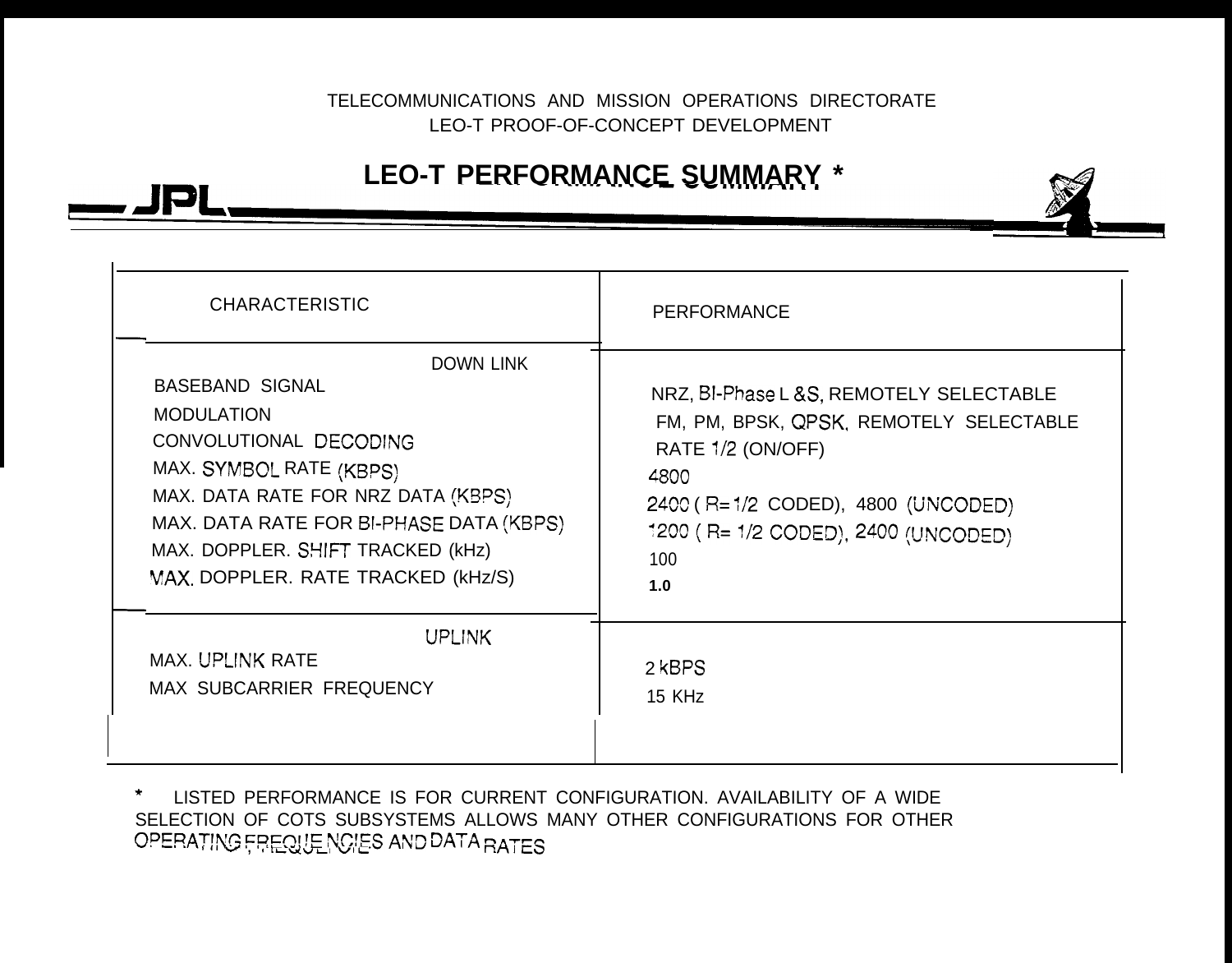TELECOMMUNICATIONS AND MISSION OPERATIONS DIRECTORATE LEO-T PROOF-OF-CONCEPT DEVELOPMENT TELECOMMUNICATIONS AND MISSION OPERATIONS DIRECTORATE<br>LEO-T PROOF-OF-CONCEPT DEVELOPMENT<br>SUMMARY ANTENNA & RF SPECS\*

#### **SUMMARY ANTENNA & RF SPECS\***

**SYSTEM PROOF OF CONCEPT LEO-TERMINAL ANTENNA (METER) 3 MAX. AZIMUTH & ELEVATION TRACKING RATES (DEG/S) 5 FEED POLARIZATION LCP & RCP, REMOTELY SELECTABLE Enclosure RADOME RECEPTION FREQUENCY (MHz) 2210-2295 RECEIVER FIGURE OF MERIT, G/T (dB) following**  $f(1,0)$ **TRANSMISSION FREQUENCY (MHz) 2025-2120 TRANSMlrrER (WATS) <sup>200</sup> EIRP (dBm) 84**

**\*** LISTED PERFORMANCE IS FOR CURRENT CONFIGURATION. AVAILABILITY OF A WIDE SELECTION OF COTS SUBSYSTEMS ALLOWS MANY OTHER CONFIGURATIONS FOR OTHER OPERATING FREQUENCIES, G/T, & EIRP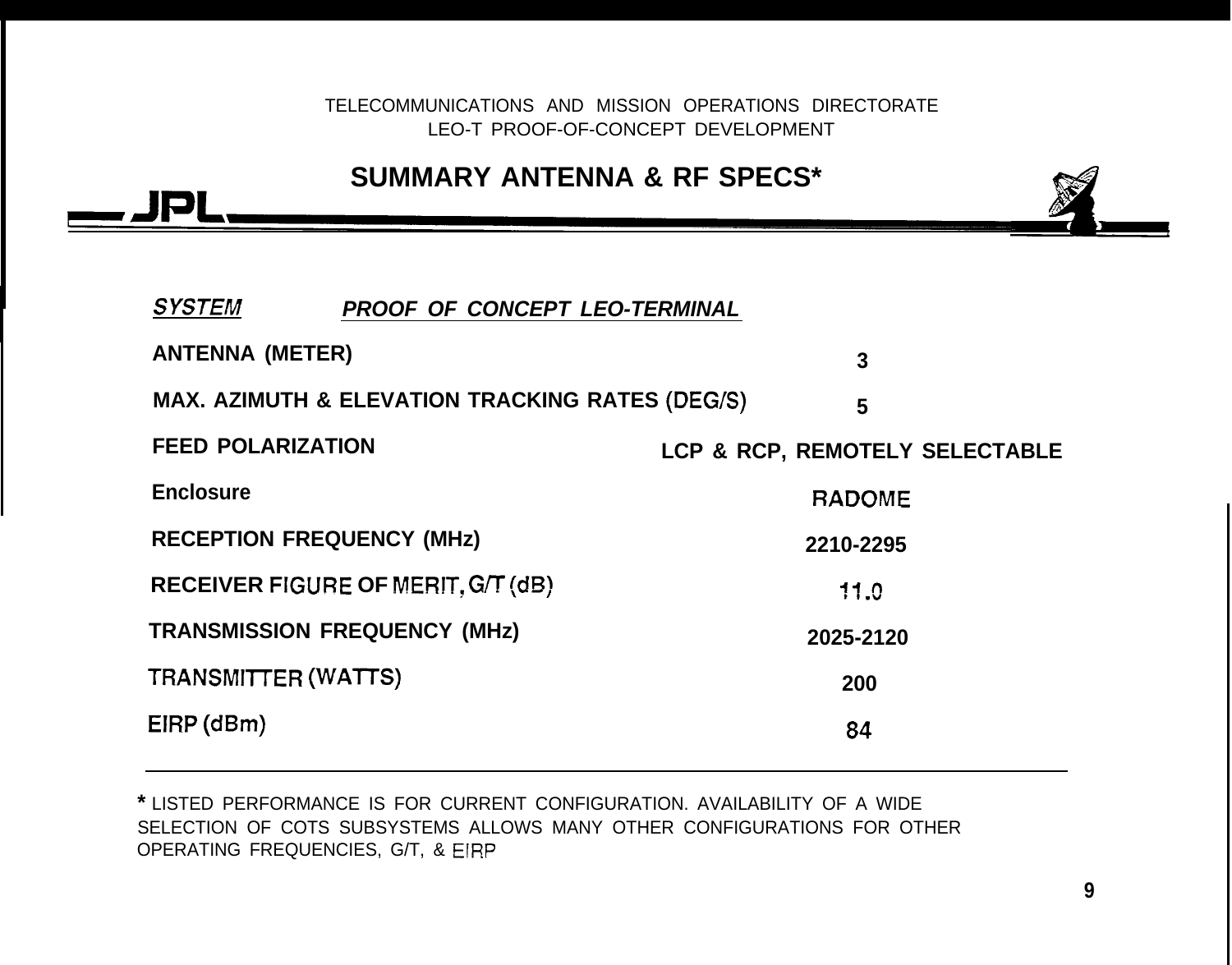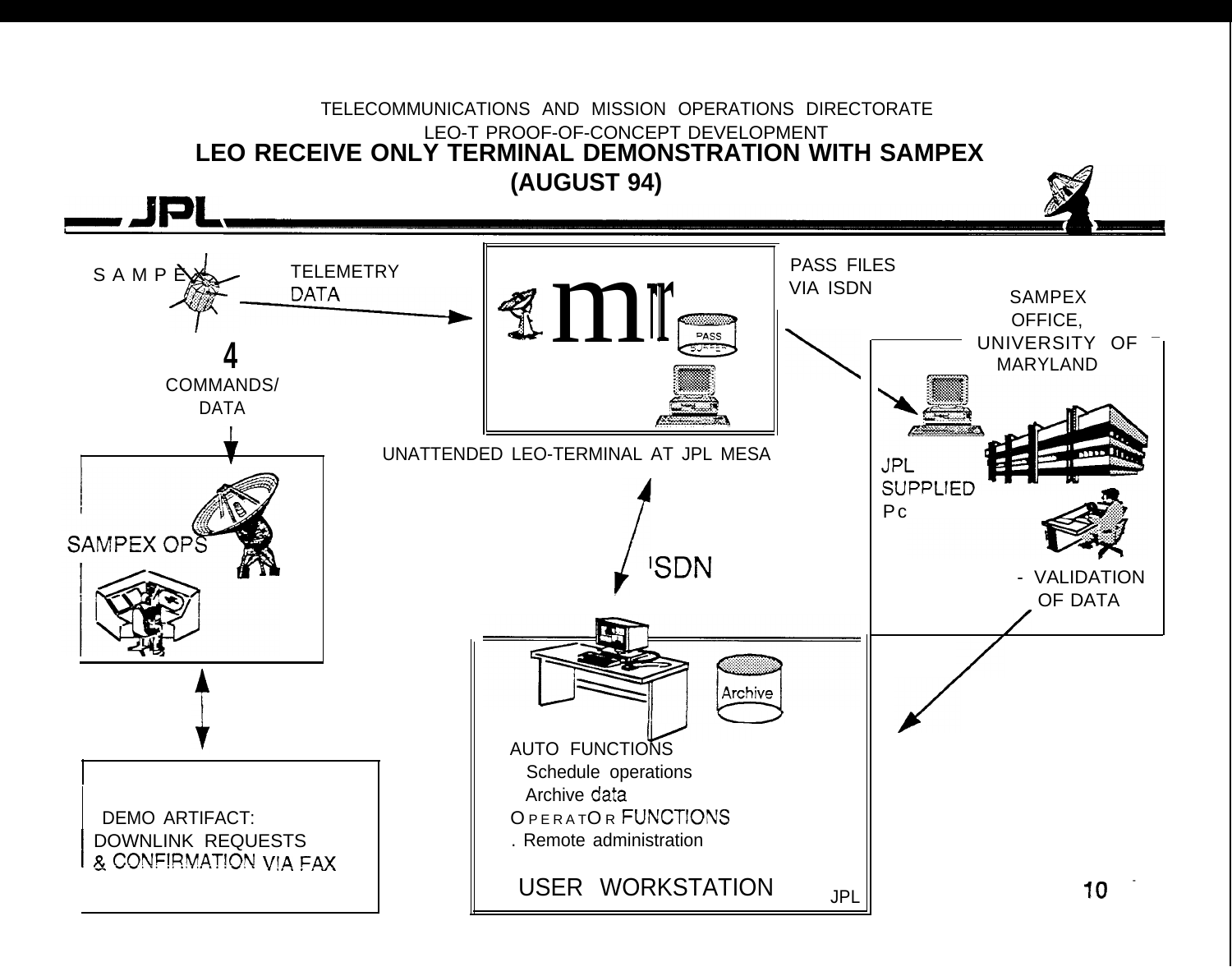#### TELECOMMUNICATIONS AND MISSION OPERATIONS DIRECTORATE LEO-T PROOF-OF-CONCEPT DEVELOPMENT UPLINK COMMAND AND TELEMETRY OPS Demo, **DECEMBER 1995** D SPACE SEGMENT - COBE and NOAA SATELLITES in Low DEMONSTRATION CONCEPT Earth Orbit Operate the Proof of Concept LEO-Tin a remote,  $\mathbf{e}$ unattended mode for intervals of -1 week Validate terminal operations with two participating  $\bullet$ missions COBE for uplink command and telemetry, NOAA 12& 14 for telemetry only LEO-T transmits canned uplink command to start telemetry transmission, receives, processes, and distributes telemetry to "COBE workstation" Proof of Concept LEQ-LEO-T receives, processes, and distributes telemetry to "NOAA workstation" T at JPL \*\*\*\*\*\*\*\*\*\*\*\*\*\*\*\*\* **INTERNET** USER WORKSTATION #1 AT JPL TO SIMULATE LIMITED COBE OPS  $\mathbf{g}$ PUBLIC. **SWITCHED TELEPHONE** USER WORKSTATION # 2 AT JPL **NETWORK** TO RECEIVE NOAA TELEMETRY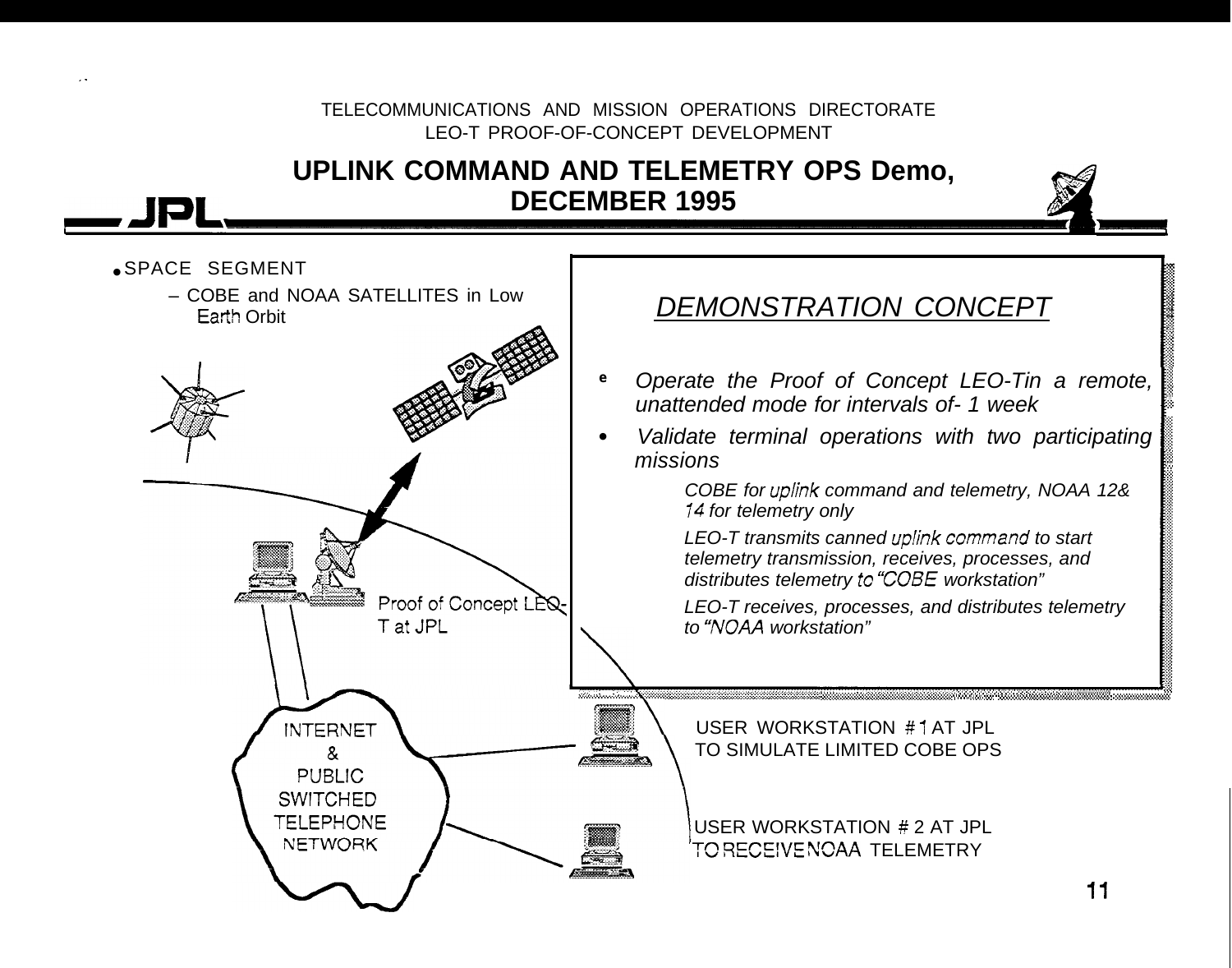# **UPLINK COMMAND AND TELEMETRY OPS Demo, DECEMBER 199** TELECOMMUNICATIONS AND MISSION OPERATIONS DIRECTORATE<br>LEO-T PROOF-OF-CONCEPT DEVELOPMENT<br>**UPLINK COMMAND AND TELEMETRY OPS Demo, DECEMBER 1995**<br>A WEEK LONG DEMONSTRATION OF THE AUTOMATED, UNATTENDED UPLINK

.

,.

- AND TELEMETRY OPERATION OF THE LEO-TERMINAL WITH COBE WAS SUCCESSFULLY COMPLETED ON 12/28/96
	- JUST BEFORE THE START OF THE DEMO, THE LEO-T AUTOSCHEDULER WAS USED TO PROGRAM THE TERMINAL TO TRACK AND PERFORM AUTOMATED COMMAND AND TELEMETRY OPERATIONS ON EVERY USEFUL COBE PASS OVER JPL FOR THE FOLLOWING 7.
	- To VALIDATE ITS MULTIMISS1ON CAPABILITIES, THE TERMINAL WAS SCHEDULED ALSO TO TRACK NOAA 12 AND 14 SATE!!ITES
		- . TO RESOLVE CONFLICTS FOR TRACKING THESE MULTIPLE S/C, THE PRIORITY ASSIGNMENT FEATURE OF THE LEO-T SCHEDULER WAS USED TO ASSIGN HIGHEST PRIORITY TO COBE AND A LOWER PRIORITY TO NOAA WEATHER.
		- . DURING THE ONE WEEK DEMONSTRATION, THERE WERE 21 UPLINK/TELEMETRY PASSES WITH COBE, AND 37 TELEMETRY PASSES WITH THE NOAA.
	- THE PERFORMANCE OF THE TERMINAL WAS MONITORED BY AUTOMATED LOGGING OF KEY OPERATIONAL PARAMETERS; LOGS INDICATE FLAWLESS OPERATION OF THE TERMINAL DURING THE 7 DAY DEMONSTRATION PERIOD.

.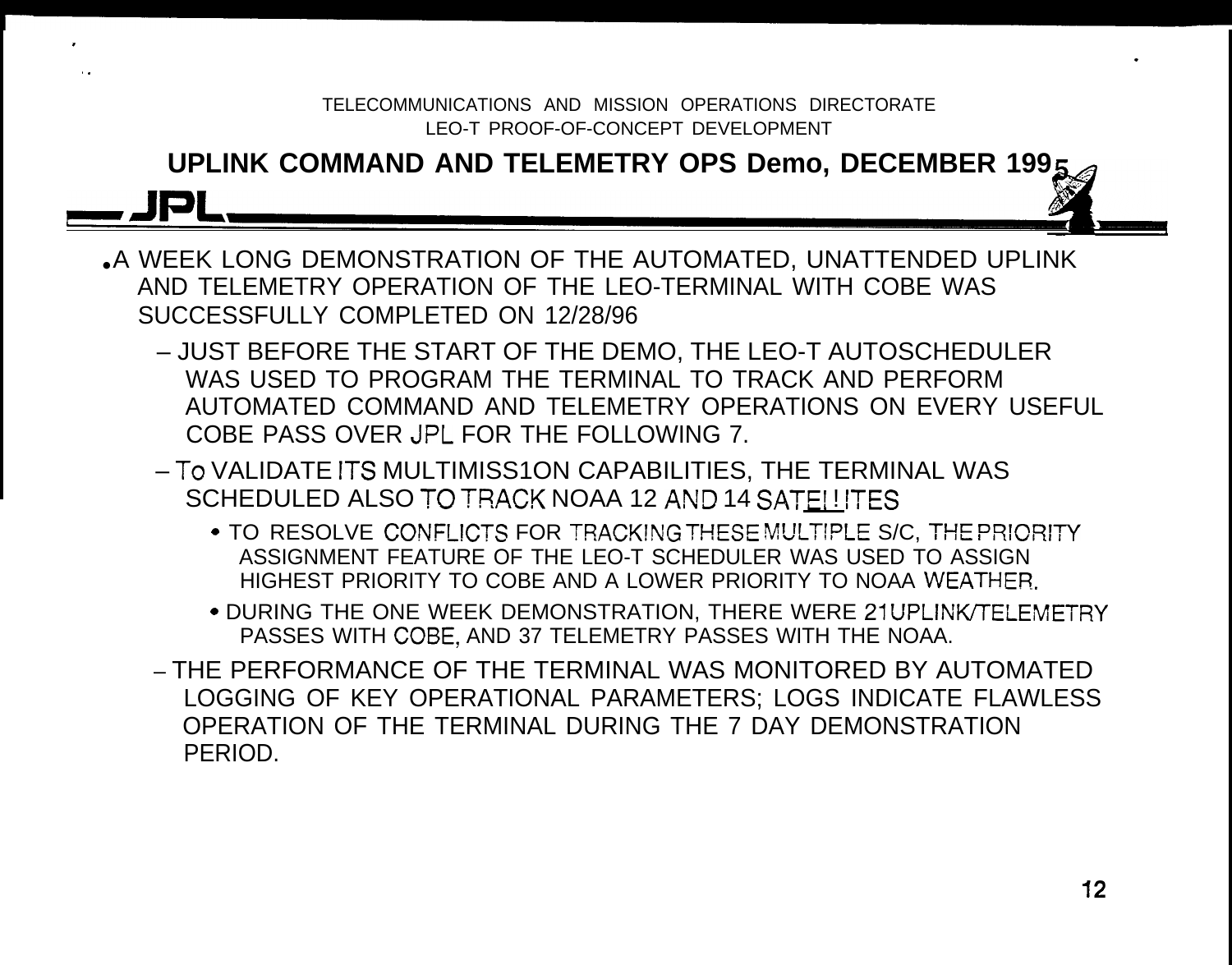

#### **EXAMPLE ON CONCEPT OF FULLY UNATTENDED OPERATIONS AND DIRECT-TO-PI DATA DELIVERY IS TECHNICALLY VIABLE**

CURRENT WORKSTATION TECHNOLOGY PROVIDES COST-EFFECTIVE **AUTOMATION OF LEO-TERMINALS** 

- EXTENSIVE AVAILABILITY OF COMMERCIAL-OFF-THE SHELF HARDWARE PERIPHERALS AND SOFTWARE FOR NETWORKING, REMOTE OPERATIONS, DATA COMMUNICATIONS, AND USER INTERFACES
- USE OF TCP/IP PROTOCOLS OVER ISDNLINES PROVIDES A ROBUST AND COST-EFFECTIVE SOLUTION FOR GROUND COMMUNICATIONS
	- ETHERNET/ISDN BRIDGES PROVIDE INTERFACE BETWEEN LAN & ISDN LINES: ALSO PROVIDE LOSS-LESS DATA COMPRESSION
	- LOSS-LESS DATA COMPRESSION HIGHLY RECOMMENDED. GIVEN THE LARGE OVERHEAD IN TELEMETRY/AND TCP/IP PROTOCOLS
	- TYPICAL 40 MBYTES DATA VOLUME PER DAY FOR SAMPEX TRANSMITTED OVER ISDN (128 KBPS RATE) IN 12 MINUTES AFTER 4:1 COMPRESSION
- . LIGHT-WEIGHT ANTENNA ENCLOSED IN A RADOME ALLOWS USE OF A VERY COST EFFECTIVE LIGHT-WEIGHT ANTENNA WITH LOW MAINTENANCE